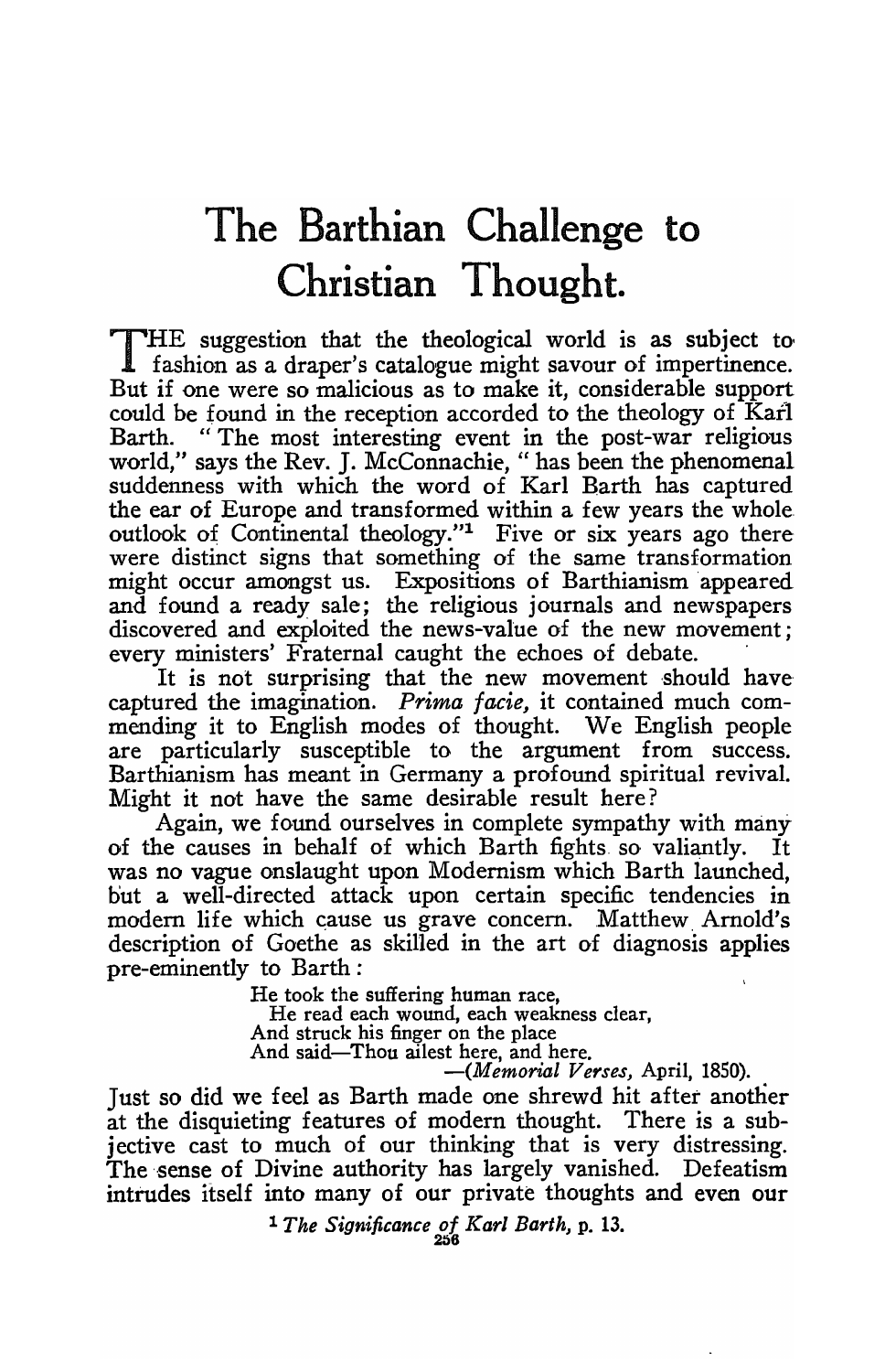public utterances. The ring of confidence has gone from our voices. We are commercial travellers commending our wares to a falling market, not ambassadors declaring the authoritative will of God. Across all this welter of humanism comes Barth's challenging call; "Cease ye from man, whose breath is in his nostrils; for wherein is he to be accounted of?" If only we could escape from this "glimmer of twilight" into "glad confident morning again"! And so we looked wistfully to the Continent to heal the hurt it itself had inflicted. Might we not owe it to Barth that after the reign of chaos there should be once more "a firmament in the midst of the waters,. dividing the waters from the waters"? Was he, if not the last refuge,

at least the latest hope?<br>If this roughly describes the situation of five years ago, how different is the attitude to-day! It may be an exaggeration to assert that the Barthian movement in England is a spent force, but it is at least true to say that its public appeal has passed. The place it then occupied in the popular mind is now filled by the Oxford Group Movement, which has widely different connections and a totally opposite background.2

Now a movement may lose its appeal because the state of things that gave it relevance has passed away. The "crisis" may be surmounted, and then the remedy for the crisis passes out of demand. Or again because its leading ideas have been analysed and found wanting. Neither of these reasons can be called upon to explain the loss of interest in Barthianism. Humanism is still rampant among us; the quality of spiritual life is not demonstrably higher; the problems which we hoped Barthianism would solve still remain. Nor can it be said that any adequate assessment of Barth's ideas has been undertaken. On the contrary, it is the descriptive rather than the critical note that has been struck. McConnachie's book is undisguisedly the work of an enthusiastic admirer. It shows how powerfully Barth can affect those who come within the range of his personal influence, but it makes little attempt critically to consider the problems it raises. The more objective treatment of Birch Hoyle offers criticism at sundry points, but, on second thoughts, refrains from the attempt "to assess the value of this new mode of dealing with the problems of to-day."s Tennant, in his stupendous *Philosophical Theology,* finds it possible to consolidate his position without mention of Barth, and Matthews in his *God in Christian Thought and Experience* observes the same reticence. In Barry's *Relevmnce of Christianity* there is a solitary reference to the incoherences of

2 I am merely noting the change, not evaluating it. <sup>S</sup>*The Teaching of Karl Barth,* p. 277.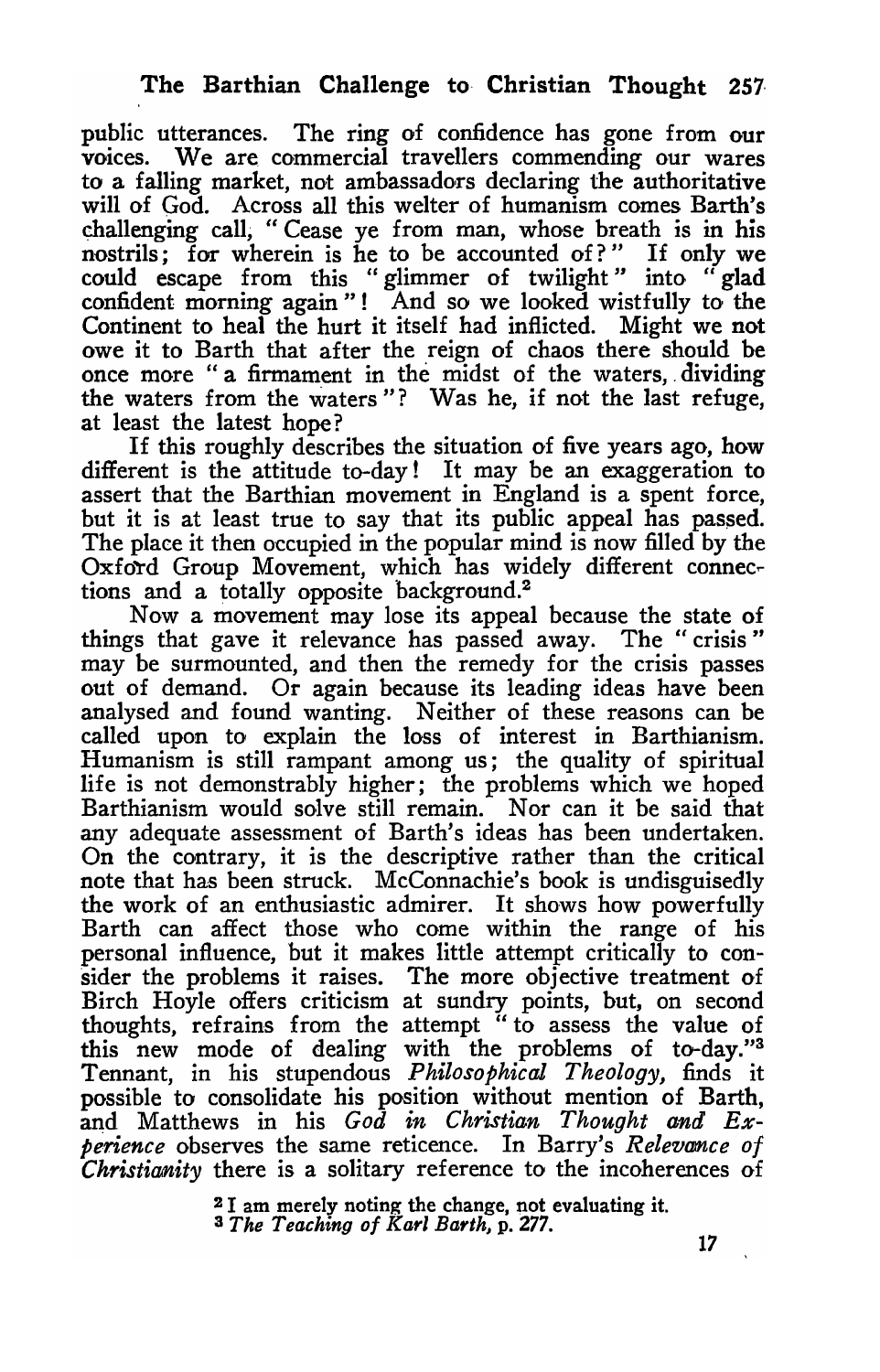Barthianism. Principal Franks calls our attention to another Karl, a little-known German theologian, Karl Heim, whose "theology would do us more good than the Barthianism which is now so loudly proclaimed upon the housetops."<sup>4</sup> Canon Raven welcomes Barthianism as a valuable protest against a too-confident humanism, but describes it on its positive side as a, "noble but demonstrably one-sided and therefore sub-Christian, theology." 5 In his valuable little, book, *The Ground of Faith and the Chaos of Thought,* Canon Quick gives a penetrating, analysis of the Barthian attitude to thought. It is distinctly unsatisfying to find such an analysis closing simply with the rhetorical question, "And yet how far is it true that the theology of crisis is but a gesture of intellectual impatience after all?" $6\text{ Yes}$ ! How far? That is precisely what we want to know.

At the moment it is true that there is a revival of interest in Barth, due to the conspicuous part he has played in the German Church crisis. His outspoken pamphlet-translated into English under the title *Theological Existence To-day*points out how the Nazi attempt to control the Church in Germany threatens the very foundation of religion. His fearless condemnation of the application of nationalism to religious fellowship and his unqualified demand for autonomy within the Church have won approval from many who are not commonly concerned about theological doctrines; This may lead to considerable enquiry about the man and his teaching, but it is not certain that it will issue in a serious critique of his system.

In thus treating the theology of Barth, I suggest that we are unfair to him. He constantly asserts that he has no desire to found a school or to develop a system; but he does demand that his point of view shall be examined. McConnachie assures us that the description of himself that would most satisfy Barth is, "Barth is a scandalon, a stumbling-block, a question mark, to stir men out of their easy. solutions, to disturb them, it may be even to make them angry, that they may begin to think again, to think more deeply and to think in God." 7

I suggest also that we are unfair to ourselves. Simple acceptance of Barthian paradoxes may stultify thought; simple rejection may easily impoverish it; picking out the bits we like and calling the others "incoherencies" or "sub-Christian" is an eclecticism that is neither dignified nor in the end profitable. But the critical estimate of Barth's point of view, the attempt

> *Metaphysical Justification of Religion,* p. 38. *Jesus and the Gospel.Love,* p. 57. . <sup>0</sup> */1\_ cit.,* o. 107\_ *0 /1 •. cit.,* p\_242.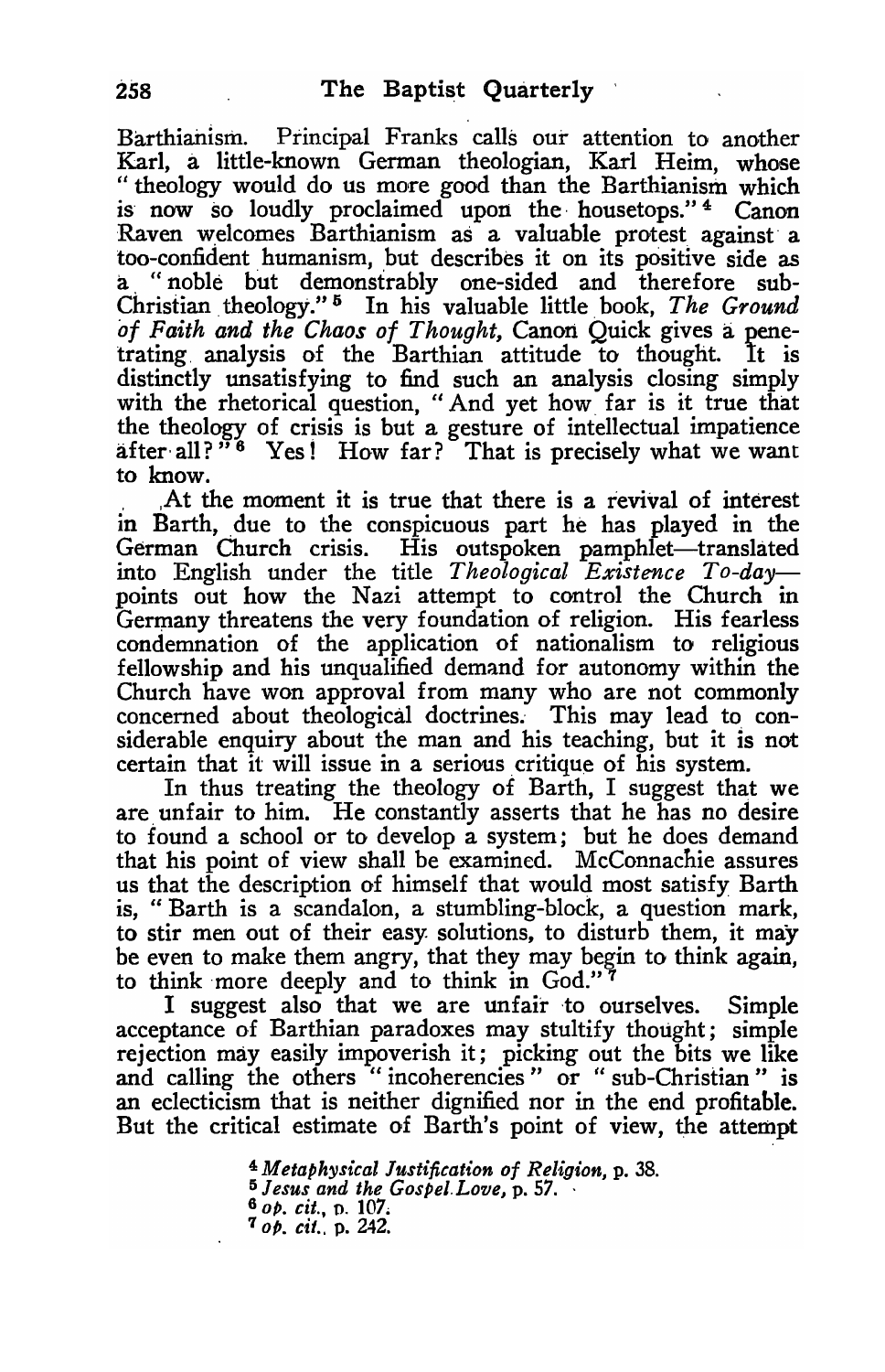seriously to evaluate his central assertions, cannot fail to be useful. It may. lead us to discover elements of the truth in respect of which our' emphasis has been feeble or non-existent; it may enable us to see how far the things we call vital can be expressed in his terms. Even if it leave us unconverted to the new teaching, it cannot leave us uninfluenced. We shall hold to our own point of view in spite of the vigorous. challenge of

Barth and we shall therefore hold it more securely.<br>Now it is one thing to see that such an examination is desirable; it is quite another to be able to provide it. To do that for the system as a whole lies wholly beyond my competence. But Barth gives a very distinctive account of the office of the preacher and it may be worth while to examine

what he says.<br>In considering Barth's conception of preaching we are at any rate approaching his theology correctly. For in a special sense this conception is central. In it, all his important affirmations appear-the Absolute Authority of God; the complete separation between man and God; the distrust of human experience: the total depravity of human nature; the instant

and urgent need of Grace.<br>Again, Barth's primary interest is in preaching. Though be now holds a university chair in theology, he is stilI the c now notes a university chair in theology, he is still the be preached. It was in a crisis of his own preaching experience be preached. It was in a crisis of his own preaching experience<br>that his system was begotten. McConnachie gives a graphic picture of the eight years' spiritual struggle at Safenvil-a struggle which probably many ministers know. For the essence of the conflict lies in the difficulty of translating the ideas which seemed adequate enough in student days into terms which afford guidance for the common experience of common men. This contact of ideas with life has to be achieved in some way if the preacher is to be not a mere echo but an authentic voice. I am not disposed to belittle college lectures; but it must be remembered that they cannot simply be transferred from classrom to pulpit . The ideas need to be transferred from class-<br>com to pulpit. The ideas need to be fertilised by experience bom to putpit. The ideas need to be refulnsed by experience.<br>Afore they reveal their significance. This it is that gives to those oft-quoted lines from Sir Henry Newbolt's "Clifton Chapel" their profoundly moving appeal.

This is the chapel.<br>his is the chapel. Here, my son,<br>Nour father thought the thoughts of youth, Your rather thought the thoughts of you And heard the words, which, one by one,<br>The touch of life has turned to truth.

In Barth's case, the "touch of life" served to reveal the 'slenderness of the foundations on which his faith was built. 'Trained in the RitschIlan. school under the "unforgettable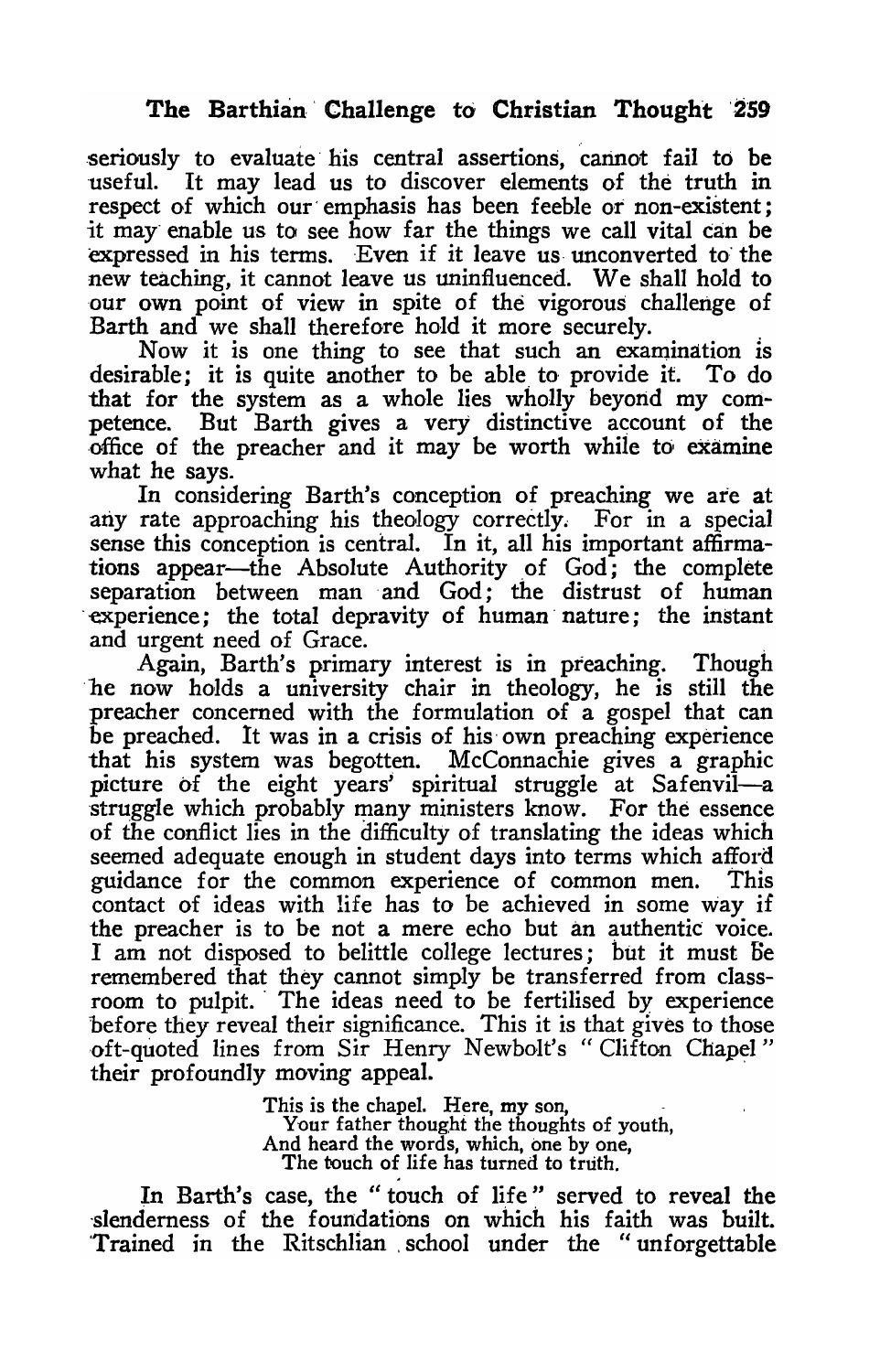teacher, Wilhelm Hermann," he accepted, though with some acher, wilhelm Hermann, he accepted, though with some misgiving, the view that religious experience must be selfauthenticating, that the truth of religion rests upon a valuejudgment. The practical work of the ministry made him realise what to many of us seems obvious on an analysis of ideas, viz. that in the end such a foundation can give no solid assurance of truth. For value-judgments express strong but not necessarily true convictions. We must reach deeper ground than a sub-<br>jective value-judgment if we are to cure the universal doubt clive value-judgment if we are to cure the universal doubt d the unwillingness to commit oneself to decisive action which<br>a so characteristic of modern life. "The modern man," writes are so characteristic of modern life. "The modern man," writes Brunner, "no longer believes in an Absolute in whatever form it may be offered. If he believes in anything at all, he believes in absolute uncertainty. An age which has lost its faith in an Absolute has lost everything.<sup>78</sup> The restoration of faith in an Absolute seemed to Barth the one thing which it was the preacher's task to achieve. But if he is to transmit assurance. he must first possess it. How can a man preach if he is not certain of his message? That certainty Barth felt he could not rtain of his message. I hat certainty Barth felt he could not ach along the lines of his theological education. So he came to the parting of the ways; the religious subjectivism of Hermann and the historical relativity of Harnack must be alike abandoned. Yet it must be noted that Barth was spared the ultimate questioning. His crisis did not arise through any weakening of the religious values. They stood unchallenged and unchallengeable. It was the grounds upon which he had learned to rest these values which were giving way. Somewhere there must be a surer basis for man's faith than man's hope. Barth himself tells us that he came to find rest in St. Pau1.9

 $\frac{1}{2}$  barth nimself tells us that he came to find rest in St. Paul. This is not in itself surprising; many a troubled soul has done the same. But it is the specific form in which Paul laid hold of him that is interesting. For it seems that at first it was not the content of Paul's thought that impressed him but a subtle quality in the manner of his speech.  $\alpha$  This man evidently sees and hears something which is above everything, which is absolutely beyond the range of my observation and the measure of my thought."<sup>10</sup> Barth was gripped by the jealous insistence of Paul that he had received neither his ordination nor his spel at the hands of man. "I received of the Lord that the gospel which was preached of me is not after man. For the gospel which was preached of me is not after man. For<br>I neither received it of man nor was I taught it, but

rheology of Crisis, p. 8.<br>*Word <u>of Go</u>d,* p. 62.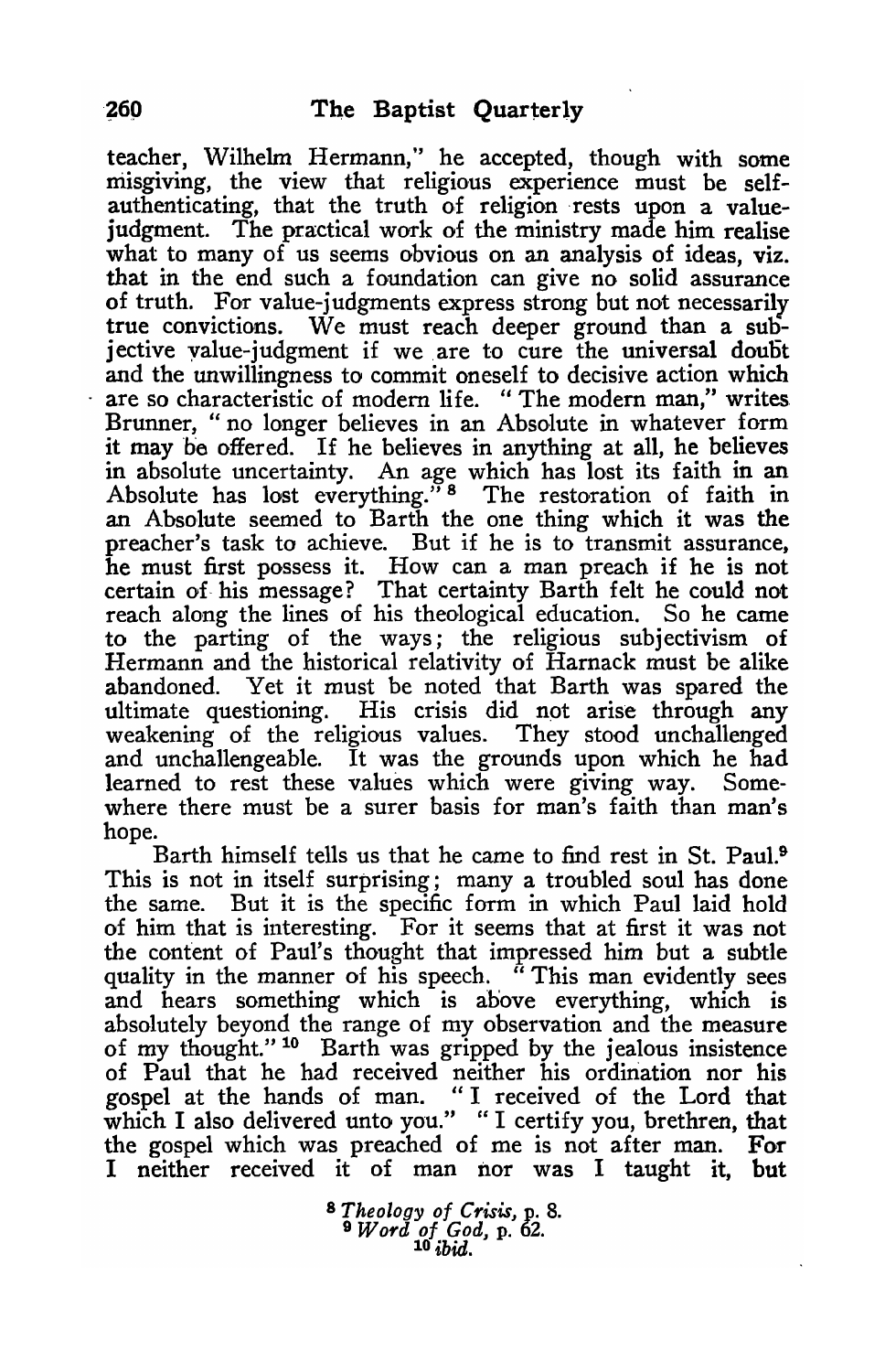by revelation of Jesus Christ." The obvious interpretation that Paul's insistence upon special revelation had behind it his desire to substantiate his claim to Apostolic authority, Barth ignores. He assumes that in the same quality lies the warrant of the preacher. From this assumption he draws two con-<br>clusions :-

*(a)* The preacher's attitude to God must be that of a simple listener. He must hear the voice. He must listen-in to the Almighty. We are not altogether unacquainted with the idea. Isaiah authenticates one of his messages with the words, "In mine ears, said the Lord of Hosts." Browning- makes his Abt Vogler claim a special source of illumination in music;

But God has a few of us whom He whispers in the ear,

The rest may reason and welcome—'tis we musicians know.

Milton hits off the attitude exactly when in the Comus the Attendant Spirit describes his experience as he listens to the Lady's song-

> I was all ear And took in strains that might create a soul Under the ribs of death.

 $(b)$  The preacher's function must be that of simple Witness. Again the notion is not unfamiliar. "Ye shall be witnesses unto Me" says the risen Christ on the eve of the Ascension. The sermons of St. Peter in the early part of the Acts are simple testimonies to the Resurrection. " We cannot but speak of the things that we have seen and heard." So was it in the great days of the Church; so must it ever be if preaching is to do its perfect work.

Such general statements contain what indeed may often be overlooked but what is seldom denied. It does not seem possible, however, by means of them alone to explain the tremendous upheaval which Barth experienced. Yet that the crisis was real and that in this conception of the preacher's function he found real relief is unquestionable. We begin to see how this came about when we remember that it is not so much abstract statements of principle as their particular applications that cause differences of outlook among men. And Barth brings to the interpretation of these generalities a point of view which, under the influence of Kierkegaard, had gradually taken possession of his mind. He translates the positive principle-The preacher must listen to God "-into the negative one-"The preacher must not listen to man." Here comes in the rigid exclusiveness of his categories-Either; Or. If the revelation is of God it can owe nothing to man. " Hermann had taught him to find in the Bible 'the pious thoughts of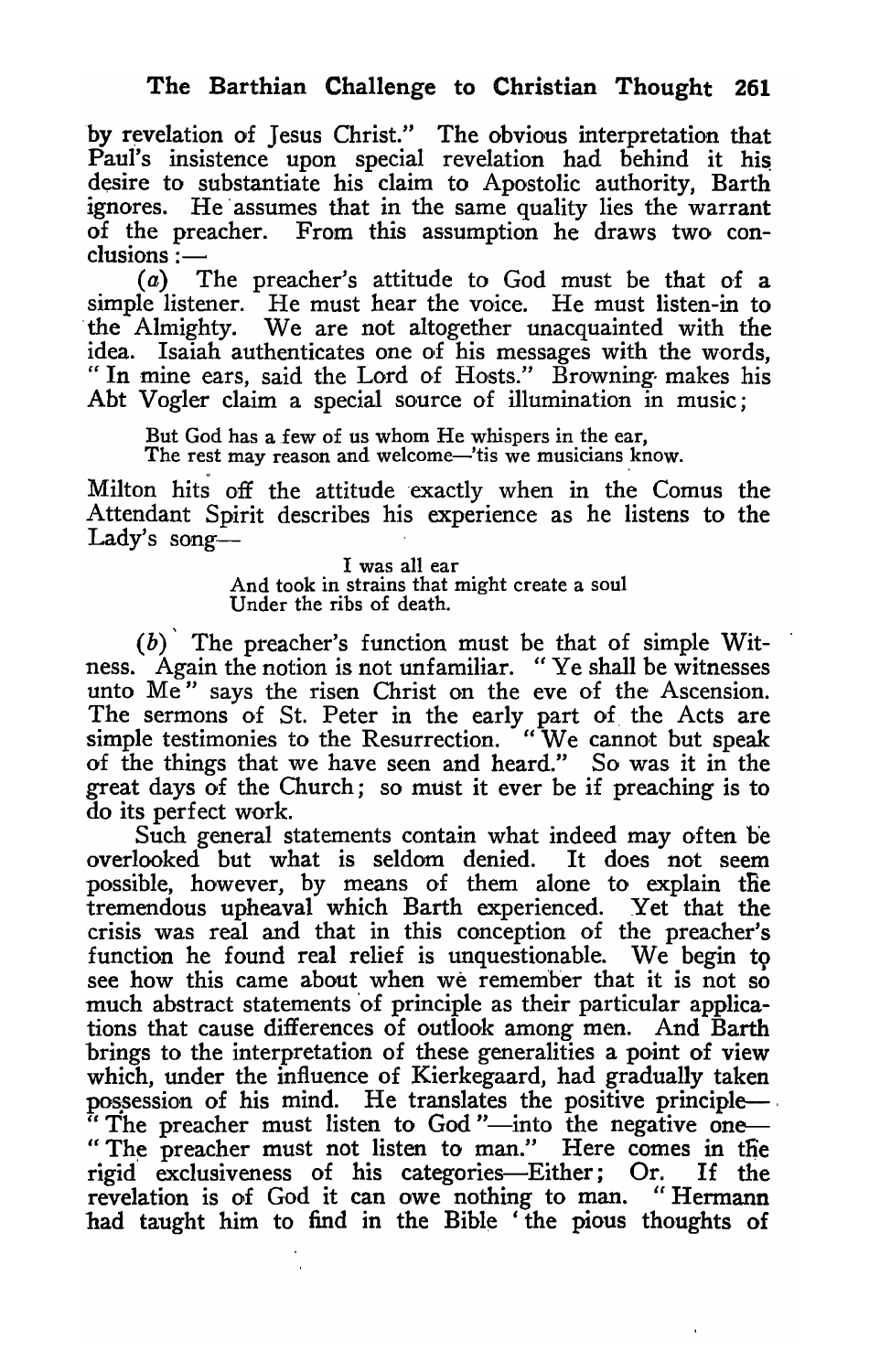others.' Now he knew that we have in the. Bible, not what man thinks of God but what God thinks of man." 11

There follows from this that the conception of Witness must be interpreted in so narrow a fashion as to make man's part in preaching almost wholly passive. Here comes in his distrust of everything human. Now, that the preacher is the ambassador of God, charged to declare His authoritative will, is what we all in our hearts believe, however difficult we may find it at times to live up to the height of this conviction. The preacher is the servant of the Lord and not the employee of a congregation. It is his duty to wait upon the Lord for His message and to speak it forth when it comes as it comes. But this does not mean that he is the instrument of a force other than himself, that the message comes independently of the, character of him through whom it comes. Preaching is a function and cannot be expressed in passive terms. In the illuminating phrase of Phillips Brooks it is a function of personality—the expression of truth through personality. We may have to admit that in some cases the personality obscures the truth and that the peril of this lies very close to us all; but it does not follow that the weaker the personality the more powerful the truth. May we not here cite Barth against himself? Is he not a supreme example of the power of personality?

The attempt to assess the value of the Barthian point of view is confronted with a serious difficulty. On the one hand there are the values which Barth stresses-the Absolute authority of God, the miracle of Revelation, the fundamental difference between culture and salvation, the insufficiency of all else save the grace of God. To men dominated by humanist conceptions it is important to affirm the stark reality of God. To men seeking God and not quite sure where to find Him, it is good to assert that, after all, the supreme thing is God's search for us. This it is that makes our message a *Gospel.* We catch the sound of it in the early chapters of Genesis, where God walks in the garden with the cry, "Adam, where art thou?"; values in the garden with the cry, Truann, where are thou:<br>Job felt the comfort of it as, after his pathetic cry, "Oh! that I knew where I might find Him," he comes back from. his unsuccessful search to rest in the assurance "He knoweth the way that I take"; it comes to its perfect expression in the as that I take  $\frac{1}{2}$ , it comes to its perfect expression in the that which was lost." Christian preaching rests upon the conviction that our salvation comes about through what is done for us and not by us, not by the development of forces resident in human nature but by the invasion of human life by a spiritual force-the redeeming love of God.

. 11 McConnachie, *op. cit.,* p. 25.